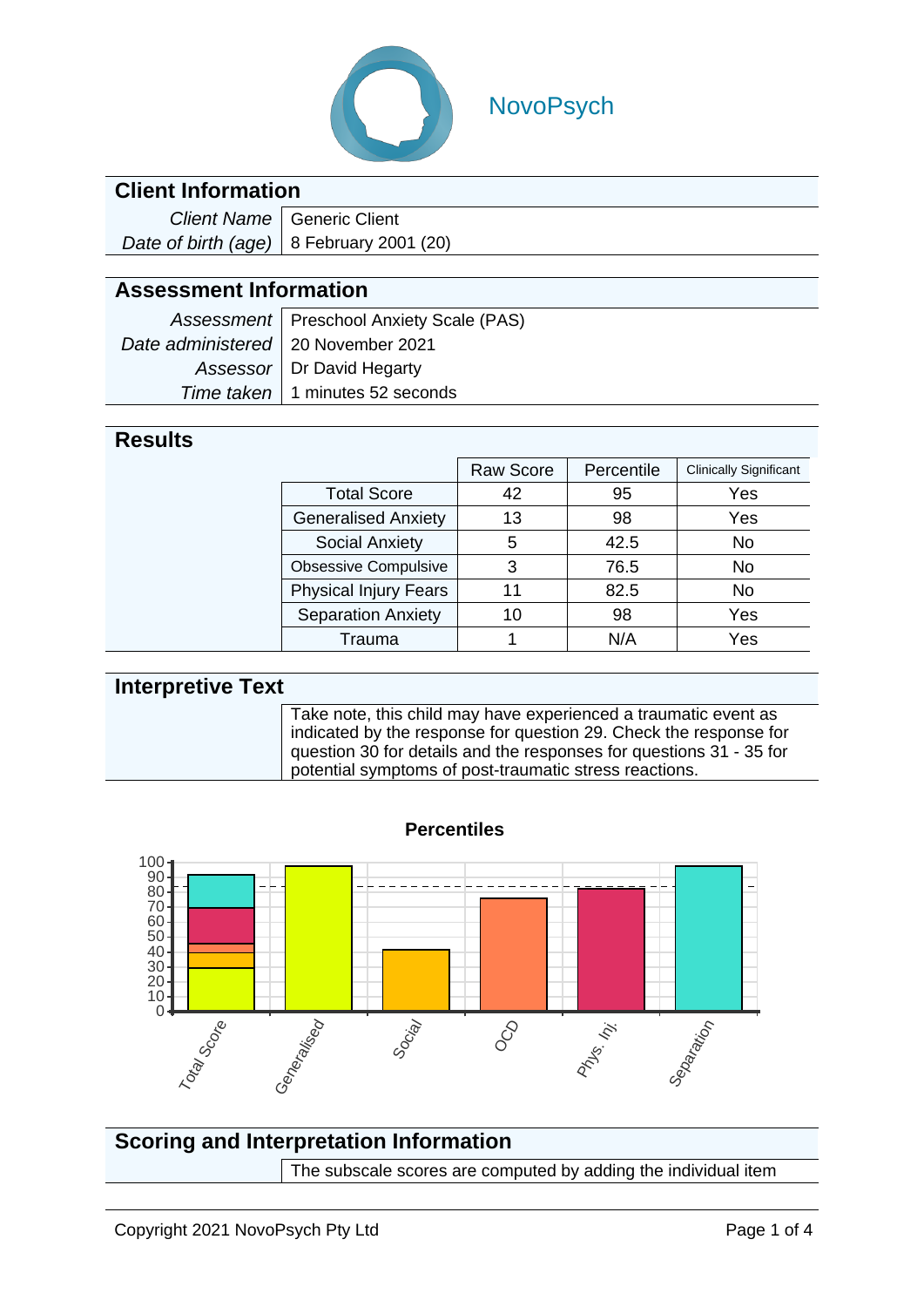

**Client Name** Generic Client

| Scoring and Interpretation Information (cont.) |                                                                                                                                                                                                                                                                                                                                                                                                                                                                                                                                      |  |  |  |  |  |
|------------------------------------------------|--------------------------------------------------------------------------------------------------------------------------------------------------------------------------------------------------------------------------------------------------------------------------------------------------------------------------------------------------------------------------------------------------------------------------------------------------------------------------------------------------------------------------------------|--|--|--|--|--|
|                                                | scores on the set of items as follows:                                                                                                                                                                                                                                                                                                                                                                                                                                                                                               |  |  |  |  |  |
|                                                | - Total Score (items 1-28, range 0 to 112)<br>- Generalised Anxiety (items 1, 4, 8, 14, 28, range 0 to 20)<br>- Social Anxiety (items 2, 5, 11, 15, 19, 23, range 0 to 24)<br>- Obsessive Compulsive Disorder (items 3, 9, 18, 21, 27, range 0 to<br>20)<br>- Physical Injury Fears (items 7, 10, 13, 17, 20, 24, 26, range 0 to<br>(28)<br>- Separation Anxiety (items $6, 12, 16, 22, 25$ , range 0 to $20$ )                                                                                                                      |  |  |  |  |  |
|                                                | Normative percentiles are also presented based on a community<br>sample (Spence et al., 2001), indicating how the respondent scored<br>in relation to a typical pattern of responding for children. For<br>example, a percentile of 50 indicates the child has average levels of<br>anxiety when compared to non-clinical preschool aged children.                                                                                                                                                                                   |  |  |  |  |  |
|                                                | Parents may report elevated scores on the PAS in two ways: in<br>terms of elevated total scores and high scores on one or more<br>subscale scores. Although the majority of children who show a high<br>total score also show a high score on one or more subscales, this is<br>not always the case. Thus, for clinical assessments, we recommend<br>examining the total and subscale scores. For screening purposes in<br>community samples, it may be sufficient to use the total score for<br>identification of children at risk. |  |  |  |  |  |
|                                                | Question 30 is an open-ended, non-scored item relating to the<br>child's experience of a traumatic event. This is followed by 5 items<br>relating to whether the child exhibits behaviour indicative of post-<br>traumatic stress reactions following the trauma. These items are not<br>included in the scoring and are for clinical interest only.                                                                                                                                                                                 |  |  |  |  |  |

## **Client Responses**

|                |                                                                                                            | Not True at<br>All | Seldom True | Sometimes<br>True | <b>Quite Often</b><br>True | Very Often<br>True |
|----------------|------------------------------------------------------------------------------------------------------------|--------------------|-------------|-------------------|----------------------------|--------------------|
| 1              | Has difficulty stopping him/herself<br>from worrying                                                       |                    |             |                   |                            |                    |
| 2              | Worries that he/she will do<br>something to look stupid in front of<br>other people                        | 0                  |             |                   |                            |                    |
| 3              | Keeps checking that he/she has<br>done things right (e.g., that he/she<br>closed a door, turned off a tap) |                    |             |                   |                            |                    |
| $\overline{4}$ | Is tense, restless or irritable due to<br>worrying                                                         |                    |             |                   |                            |                    |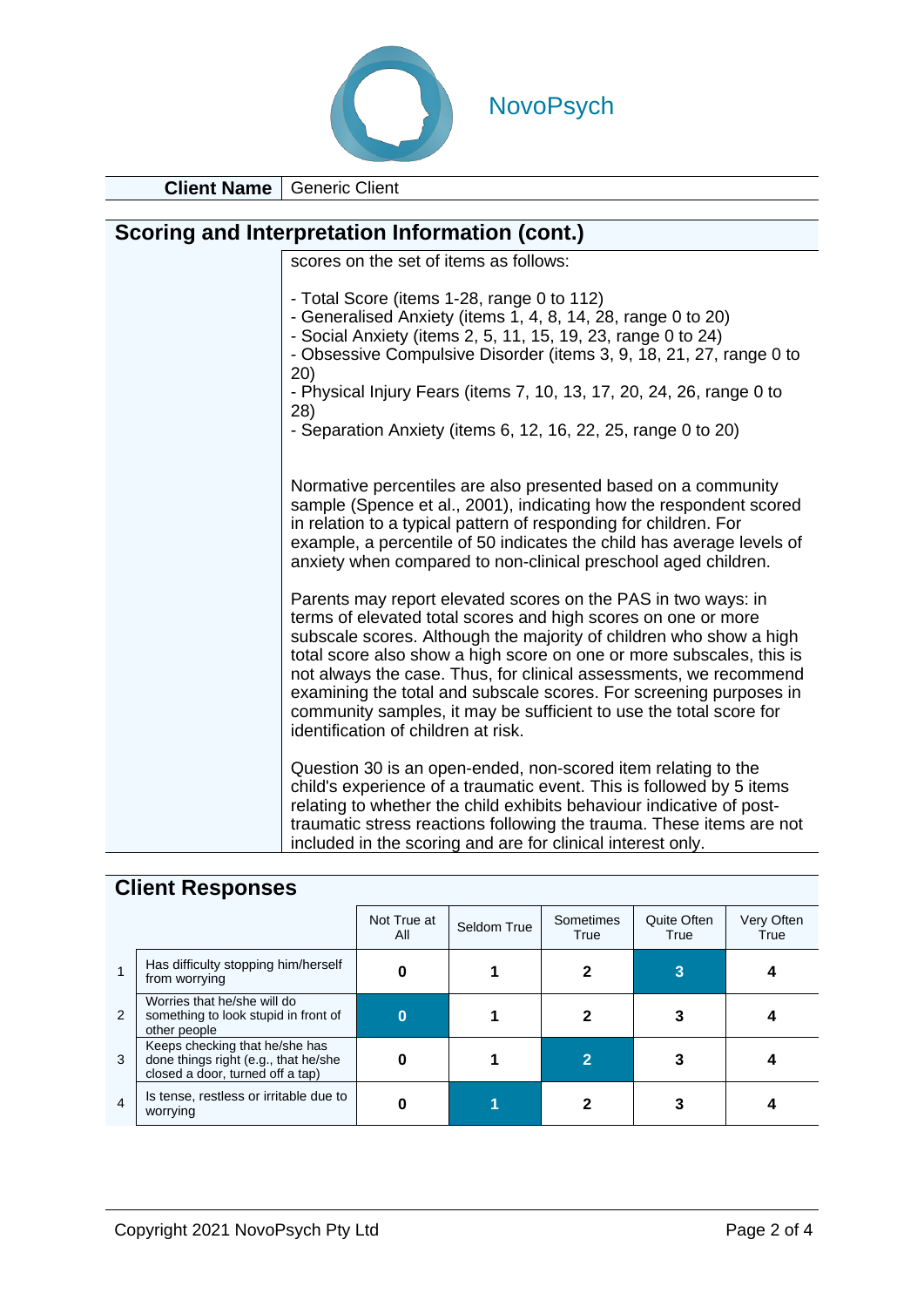

# NovoPsych

**Client Name** Generic Client

| <b>Client Responses (cont.)</b> |                                                                                                                                      |                    |             |                   |                     |                    |  |
|---------------------------------|--------------------------------------------------------------------------------------------------------------------------------------|--------------------|-------------|-------------------|---------------------|--------------------|--|
|                                 |                                                                                                                                      | Not True at<br>All | Seldom True | Sometimes<br>True | Quite Often<br>True | Very Often<br>True |  |
| 5                               | Is scared to ask an adult for help<br>(e.g., a preschool or school<br>teacher)                                                       | $\bf{0}$           | 1           | $\mathbf 2$       | 3                   | 4                  |  |
| 6                               | Is reluctant to go to sleep without<br>you or to sleep away from home                                                                | 0                  | 1           | $\mathbf 2$       | 3                   | 4                  |  |
| 7                               | Is scared of heights (high places)                                                                                                   | 0                  | 1           | $\overline{2}$    | 3                   | 4                  |  |
| 8                               | Has trouble sleeping due to<br>worrying                                                                                              | $\bf{0}$           | 1           | $\mathbf 2$       | 3                   | 4                  |  |
| 9                               | Washes his/her hands over and<br>over many times each day                                                                            | $\bf{0}$           | 1           | $\mathbf 2$       | 3                   | 4                  |  |
| 10                              | Is afraid of crowded or closed-in<br>places                                                                                          | 0                  | 1           | $\mathbf 2$       | 3                   | 4                  |  |
| 11                              | Is afraid of meeting or talking to<br>unfamiliar people                                                                              | 0                  | 1           | $\mathbf 2$       | 3                   | 4                  |  |
| 12                              | Worries that something bad will<br>happen to his/her parents                                                                         | 0                  | 1           | $\overline{2}$    | 3                   | 4                  |  |
| 13                              | Is scared of thunder storms                                                                                                          | 0                  | 1           | $\overline{2}$    | 3                   | 4                  |  |
| 14                              | Spends a large part of each day<br>worrying about various things                                                                     | 0                  | 1           | $\mathbf 2$       | 3                   | 4                  |  |
| 15                              | Is afraid of talking in front of the<br>class (preschool group) e.g., show<br>and tell                                               | 0                  | 1           | $\mathbf{2}$      | 3                   | 4                  |  |
| 16                              | Worries that something bad might happen<br>to him/her (e.g., getting lost or kidnapped),<br>so he/she won't be able to see you again | $\bf{0}$           | 1           | $\overline{2}$    | 3                   | 4                  |  |
| 17                              | Is nervous of going swimming                                                                                                         | $\bf{0}$           | 1           | $\mathbf 2$       | 3                   | 4                  |  |
| 18                              | Has to have things in exactly the<br>right order or position to stop bad<br>things from happening                                    | $\bf{0}$           | 1           | $\mathbf{2}$      | 3                   | 4                  |  |
| 19                              | Worries that he/she will do<br>something embarrassing in front of<br>other people                                                    | 0                  | 1           | $\mathbf{2}$      | 3                   | 4                  |  |
| 20                              | Is afraid of insects and/or spiders                                                                                                  | $\bf{0}$           | 1           | $\mathbf{2}$      | 3                   | 4                  |  |
| 21                              | Has bad or silly thoughts or images<br>that keep coming back over and<br>over                                                        | $\pmb{0}$          | 1           | $\mathbf 2$       | 3                   | 4                  |  |
| 22                              | Becomes distressed about your<br>leaving him/her at preschool/school<br>or with a babysitter                                         | 0                  | 1           | $\overline{2}$    | 3                   | 4                  |  |
| 23                              | Is afraid to go up to group of<br>children and join their activities                                                                 | $\pmb{0}$          | 1           | $\mathbf 2$       | 3                   | 4                  |  |